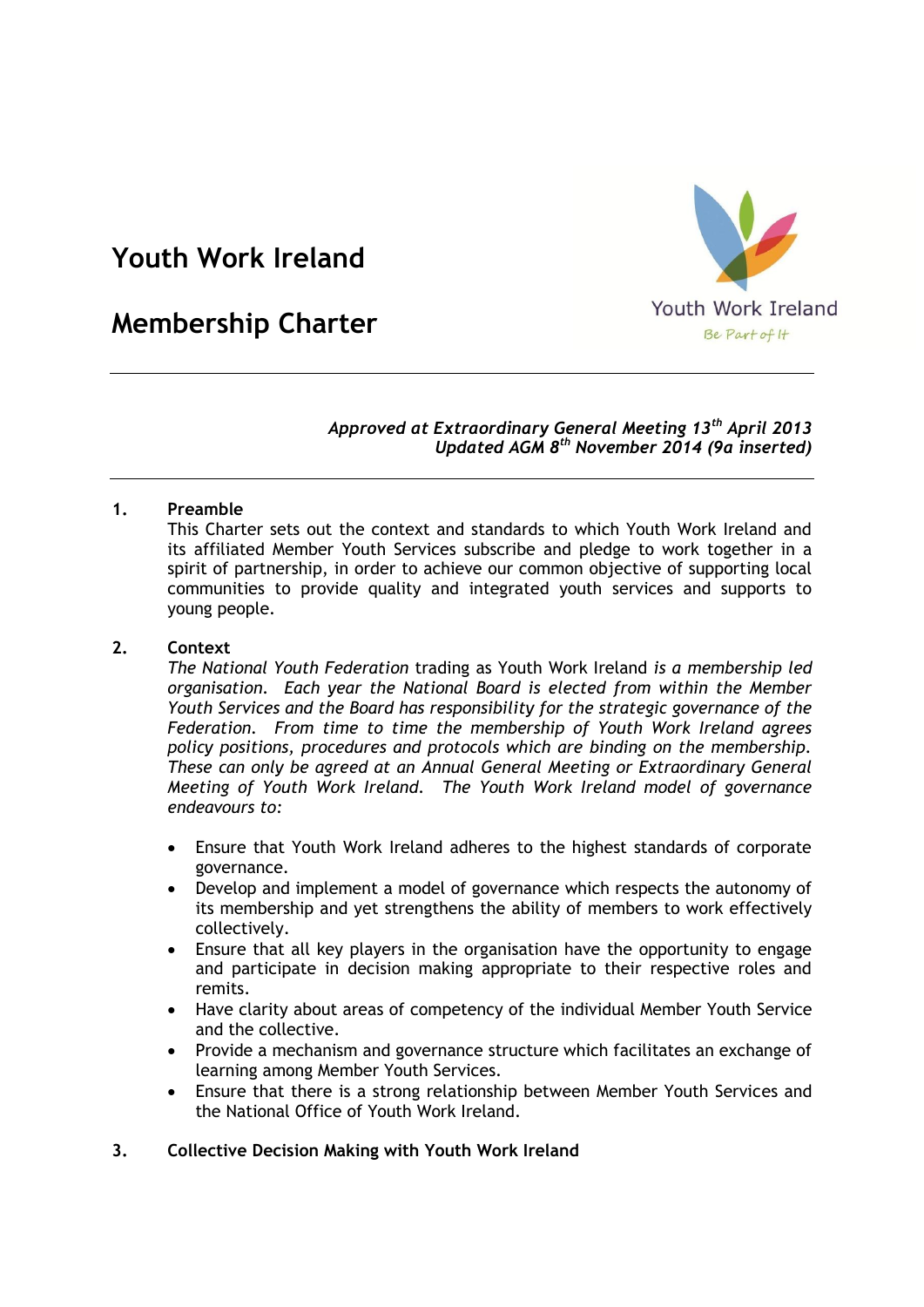Youth Work Ireland constantly strives to get the balance right between respecting and protecting the autonomy of Member Youth Services while at the same time working together *effectively*. This is a challenge in all federal structures and the inherent tensions are ever present. Notwithstanding these challenges it is necessary to reach agreement about which decisions (or areas of decision making) require the compliance of all members (hard law) and which decisions require to be governed by "soft" law (i.e., where it is desirable that all Member Youth Services adhere to, but it is not a condition of continued membership of Youth Work Ireland).

#### **4. Membership**

The Articles and Memorandum of Association provides that:

- "(i) The subscribers to the Memorandum of Association and any youth work organisation which meet the following conditions may be admitted to membership:
	- (a) Accept the objects set out in the Memorandum and Articles of Association of the Company;
	- (b) Is based at local level and is not a national organisation or affiliate or constituent part of a national youth organisation;
	- (c) Exists to provide, manage and co-ordinate a local youth service incorporating youth clubs and other services;
	- (d) Has a geographical area that does not interfere with that of an existing member unless the agreement of that member has been obtained;
	- (e) Subscribes to the Membership Charter of the National Youth Federation, to pay an annual fee to be determined by the Board and to submit annually for approval a plan, audited accounts and reports of activities and such other information as may be determined by the Board from time to time shall be eligible for membership of the Company;
	- (f) Is committed to engaging with a quality standards process set out and overseen by the Board;
	- (g) Is registered as a charity with the Revenue Commissioners" *(Articles of Association and Memorandum of Association)*

*There are a number of different forms of membership within Youth Work Ireland as follows:*

## **4.1. Full Membership**

Full membership is conditional on adherence to all of the agreed membership criteria of the organisation and where existing members approve the admittance of new members. Where existing members fail to meet criteria for membership, support will be provided to assist them in doing so. In accordance with the Articles of Association, only full members who have paid their annual membership fee hold voting rights that year**.** If there is explicit resistance or demonstrable inability to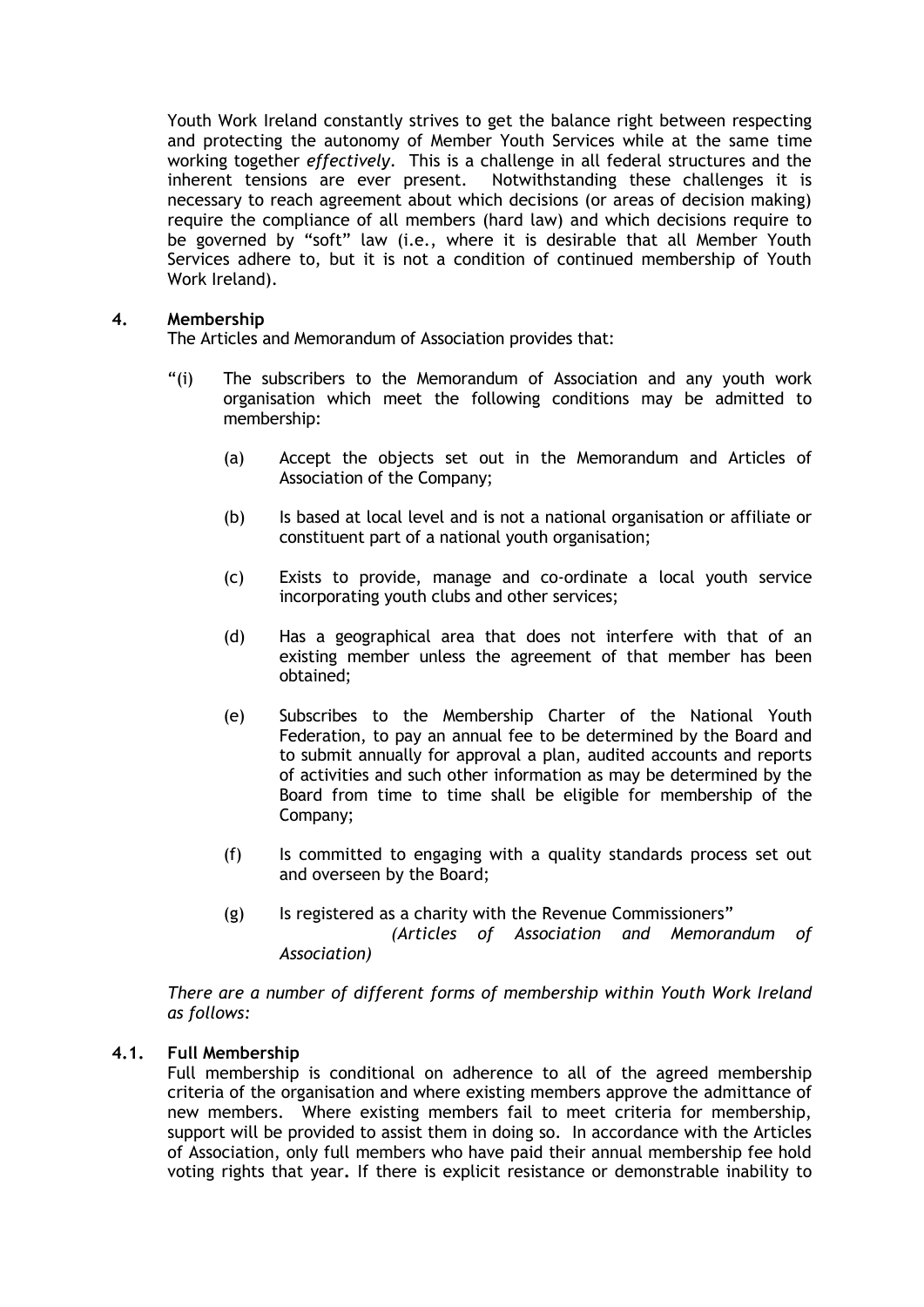achieve the criteria the Dispute Resolution Mechanism will be activated. (See below)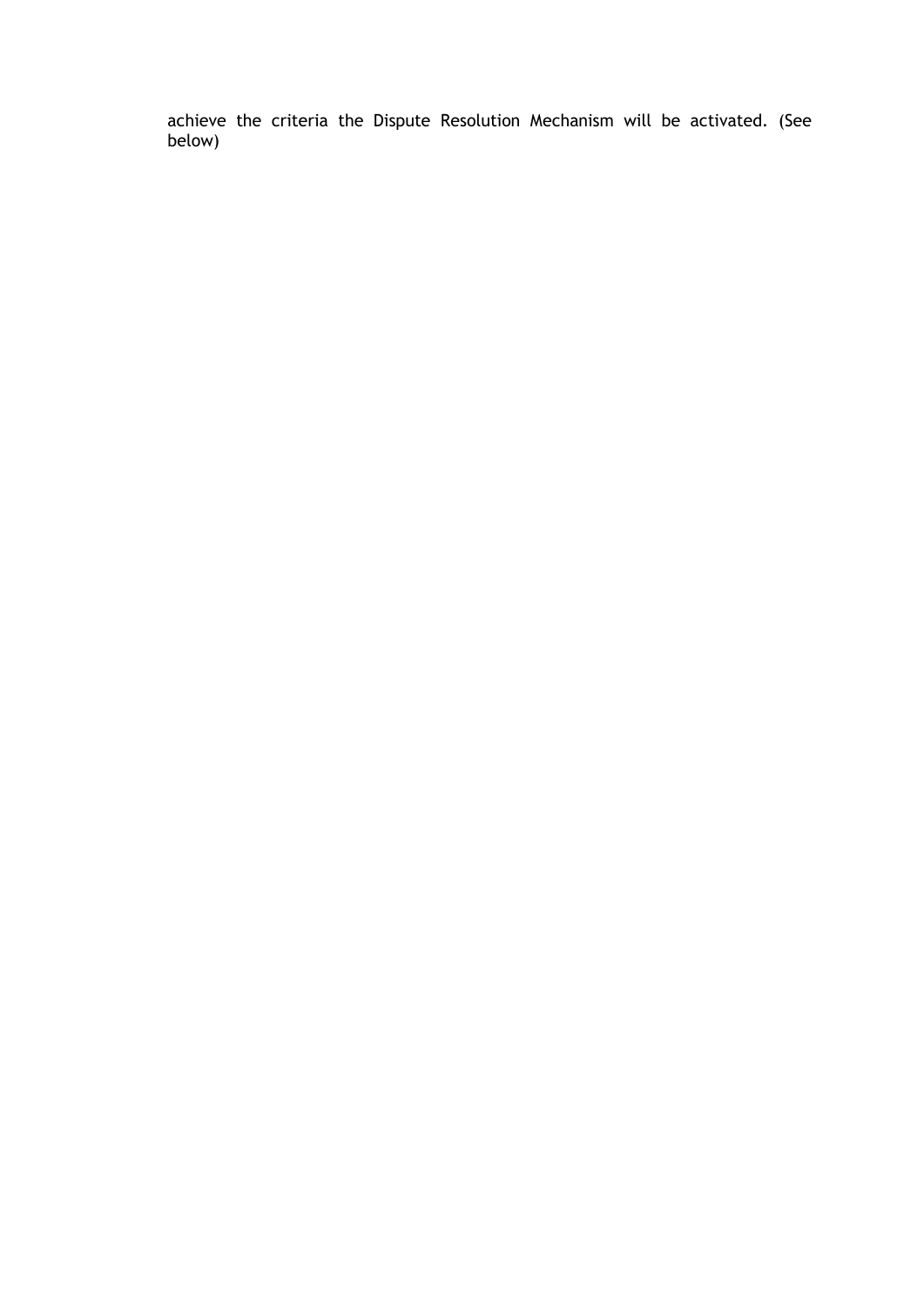# **4.2. Associate Membership**

This allows bodies to engage with the Federation allowing time to fully meet the membership criteria and to judge whether Youth Work Ireland is the appropriate organisation to join. Current members who have not attained all the required criteria for membership or who have lost one or more of the membership criterion shall have the status of associated membership. Associate membership is reviewed on an annual basis by the Board.

See appendix 3 for complete list for membership

## **5. Governance Structures within Youth Work Ireland**

## **5.1. The Board**

The Board of Directors is legally responsible for the prudent governance of the Federation. The Articles of Association clearly indicate how the Board is constituted. Its' functions primarily include:

1. Determination of the organisation's mission and purpose in consultation with

Member Youth Services

- 2. Selection and performance management of the Chief Executive
- 3. Provision of financial oversight
- 4. Adequate resourcing
- 5. Oversight assessment and management of risk
- 6. Accountability to Member Youth Services and to funders
- 7. Effective planning
- 8. Promotion of reputation

The day-to-day running of the service is delegated to the CEO.

See Appendix 1 for Board procedures

## **5.2. Sub Groups of the Board**

The Board of Youth Work Ireland from time to time establishes Board Sub Groups in accordance with the strategic objectives of the organisation. The Terms of Reference of these Sub Groups are established in accordance with provisions of the Memorandum and Articles of Association. The Board of Youth Work Ireland coordinates and oversees the work of the Sub Groups of the Board. (See Appendix 2)

## **5.3. Regional Directors Network**

## **5.3.1. Role of the Network**

The Regional Directors Network is a coming together of the operational heads of all Member Youth Services and is essential to the smooth running of and effective communication within the federal organisation. The network is not a Board Sub Group, but the network is accountable to the federal membership and all members are accountable to their local Boards. The group is peer accountable and the network is owned by all its members. The group is supported by a steering group with responsibility as set out in the Regional Directors Steering Group Terms of Reference. The network reports to the National Board on its work and concerns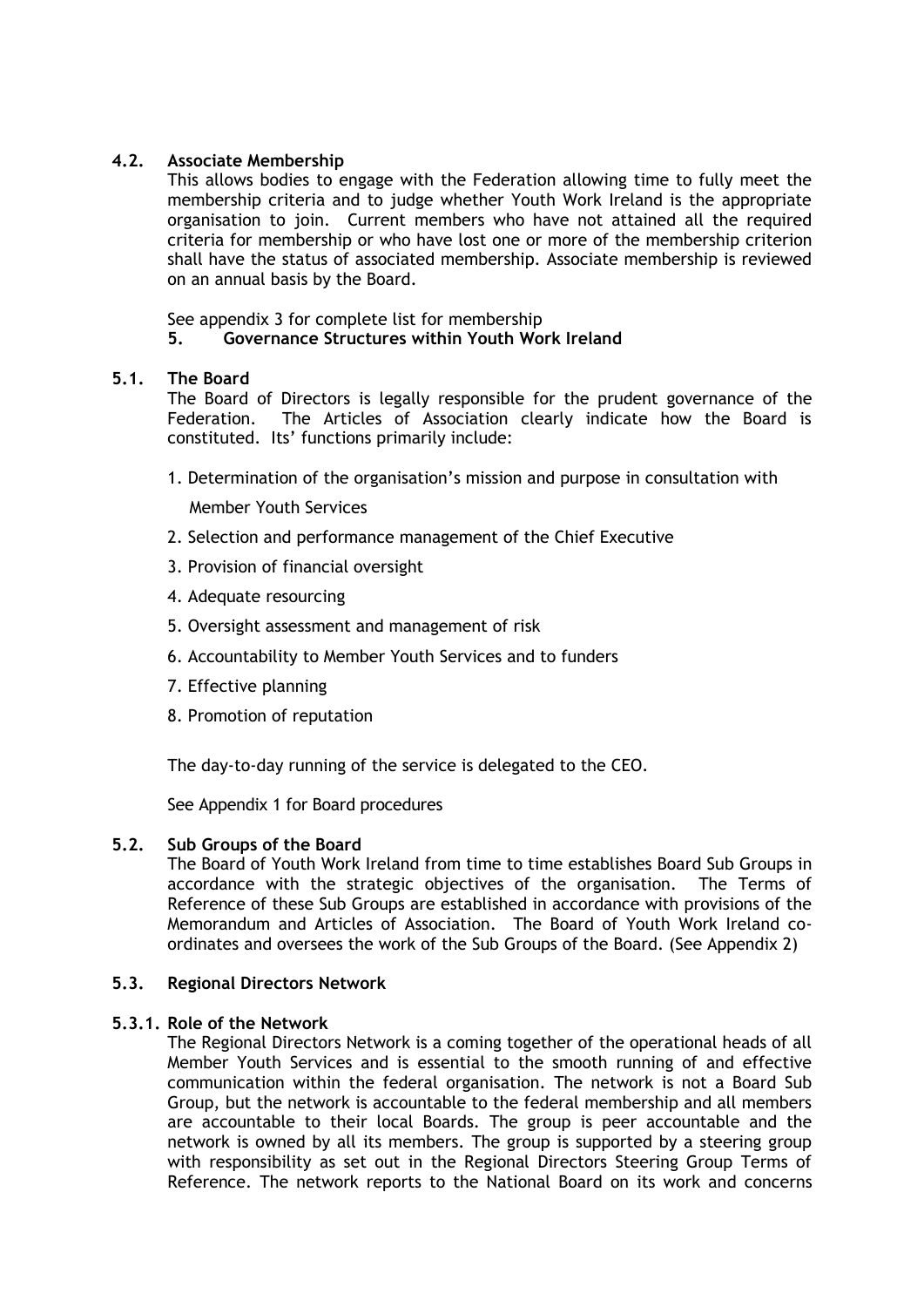through the Regional Director's membership of the Board. Regional Directors (RDs) report to their own Boards. The network represents the management of the organisation speaking from a perspective of knowledge of and within the organisation.

## **5.3.2. Purpose of the Network:**

The primary purpose of the network is to shape, develop, reach and agree common shared positions and perspectives on key issues. The network is an organisational sounding board that develops key positions on behalf of the federal body. The network reaches agreed positions on practice, policy and other matters. All agreements need to be ratified internally within the governance structures of the individual members. The Regional Director's Network is a key conduit for dissemination of information, ideas and practice within the organisation. It is also a peer support network and has a developmental function through the sharing of ideas, experience, knowledge, contacts and through specific workshops and inputs.

#### **6. Undertakings**

Full Members of Youth Work Ireland can expect the following from their membership:

#### **Youth Work Ireland undertakes:**

- To respect the independence of M*ember Youth Services* in the management of their own affairs, subject only to the provisions of the Membership Charter;
- To respect the integrity of *Member Youth Services* by refusing to accord *associate* membership to any youth groups operating within their geographical boundaries without the prior agreement of the member organisation;
- To respect the integrity of *Member Youth Services* by not fundraising within their geographical boundaries without their prior agreement;
- To actively represent the interests of the membership and of young people at a national level;
- To consult as widely as possible with *Member Youth Services* on policy development and to adhere to policies defined by collective agreement;
- To provide agreed levels and types of support to each *Member* Youth Service in the context of an agreed regional development plan, such support to be defined after consultation and to have particular regard to required undertakings of *membership*;
- *To provide financial support to each Member Youth Service where statutory and non-statutory income is sourced for the Federation.*
- To formally consult *Member Youth Services* annually on the scope and quality of programmes and other services and to seek to agree revisions as appropriate.

#### **The Member Youth Service Undertakes to:**

Comply fully with the terms and conditions of the Youth Work Ireland Membership Charter.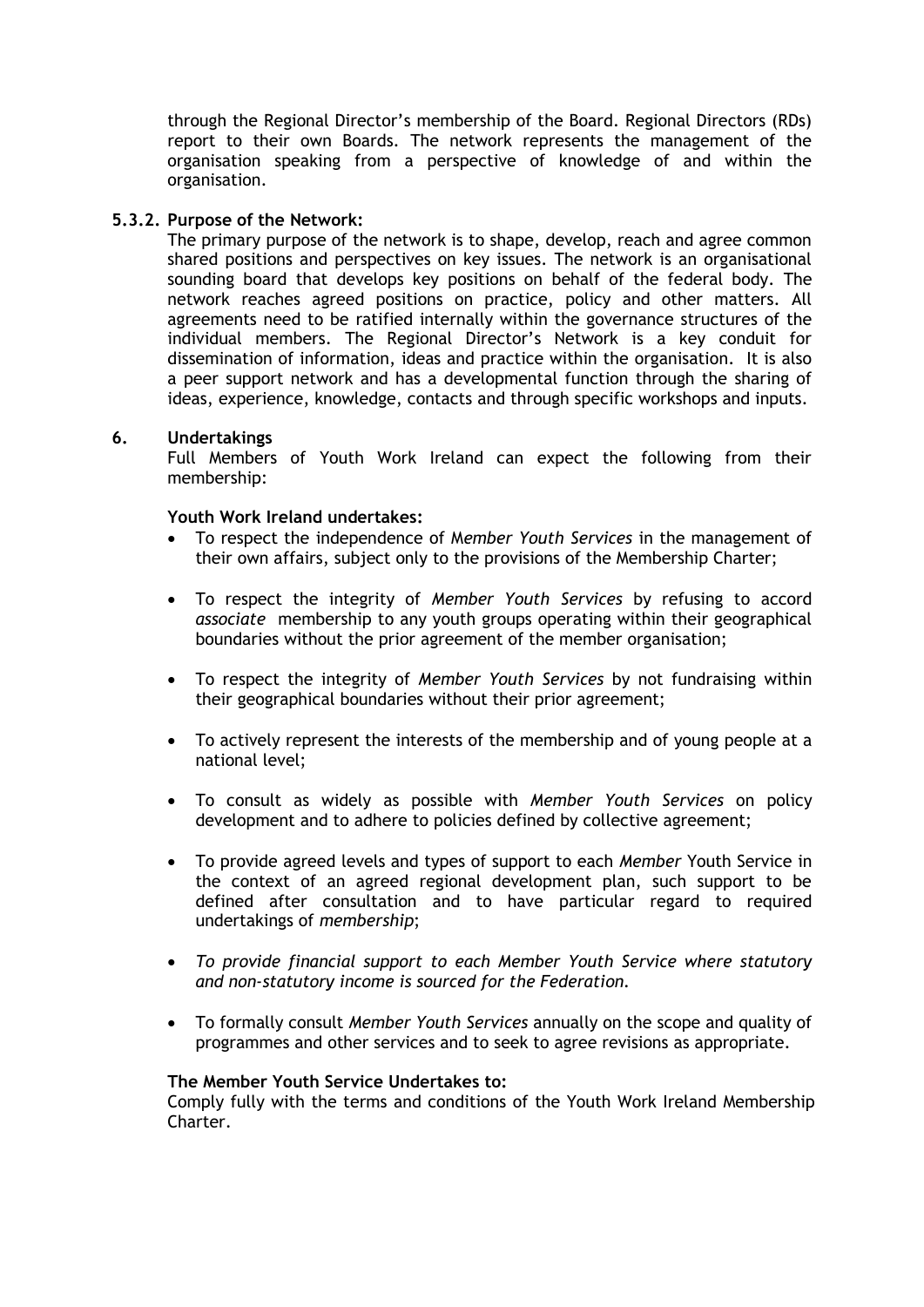In Youth Work Ireland the following areas of competence are governed by hard governance, or soft governance respectively. From time to time this Membership Charter will be updated as decisions on other areas of competency are made.

| <b>NO</b>          | <b>AREA OF COMPETENCE</b>                                                   | <b>HARD GOVERNANCE</b> | <b>SOFT</b>       |
|--------------------|-----------------------------------------------------------------------------|------------------------|-------------------|
|                    |                                                                             |                        | <b>GOVERNANCE</b> |
| 1                  | Membership Charter                                                          | Hard                   |                   |
| $\overline{2}$     | National<br>Quality<br><b>Standards</b>                                     | Hard                   |                   |
|                    | Framework                                                                   |                        |                   |
| $\mathbf{3}$       | Insurance                                                                   | Hard                   |                   |
| $\overline{4}$     | <b>Collective Branding</b>                                                  |                        | Soft              |
| $\overline{5}$     | <b>YWI National Programmes</b>                                              |                        | Soft              |
| $\overline{6}$     | Youth Work Ireland Week                                                     |                        | Soft              |
| $\overline{7}$     | Active Participation<br>National<br>in                                      |                        | Soft              |
|                    | <b>Fundraising Programmes</b>                                               |                        |                   |
| 8                  | Developing Collective Public Policy                                         | Hard                   |                   |
|                    | Positions <sup>i</sup>                                                      |                        |                   |
| 9                  | Child Protection Policy and Training                                        | Hard                   |                   |
| $\overline{9}$ (a) | "Youth Work Ireland's Child                                                 |                        | Soft              |
|                    | Protection Policy" and "Youth                                               |                        |                   |
|                    | <b>Work Ireland's National Child</b>                                        |                        |                   |
|                    | <b>Protection Awareness</b>                                                 |                        |                   |
|                    | Programme"                                                                  |                        |                   |
| 10                 | <b>Garda Vetting</b>                                                        | Hard                   |                   |
| 11                 | Memorandum of Understanding and                                             | Hard                   |                   |
|                    | Articles of Association of Youth Work                                       |                        |                   |
|                    | Ireland                                                                     |                        |                   |
| $\overline{12}$    | submission<br>of<br>Annual<br>Audited                                       | Hard                   |                   |
|                    | Accounts, Strategic and Operational                                         |                        |                   |
|                    | plans, Activity Reports and any other                                       |                        |                   |
|                    | reports required by statutory and                                           |                        |                   |
|                    | other agencies to National Office.                                          |                        |                   |
| 13                 | Provide National Office with all the                                        | Hard                   |                   |
|                    | necessary documentation,<br>reports                                         |                        |                   |
|                    | and evidence in order to equip them<br>with the necessary information to be |                        |                   |
|                    | accountable to funders for any and                                          |                        |                   |
|                    | funds which are channelled<br>all                                           |                        |                   |
|                    | through the National Office for                                             |                        |                   |
|                    | distribution among Member Youth                                             |                        |                   |
|                    | Services.                                                                   |                        |                   |
| 14                 | Adherence to an agreed and binding                                          | Hard                   |                   |
|                    | Memorandum<br>Understanding<br>of                                           |                        |                   |
|                    | between Youth Work Ireland National                                         |                        |                   |
|                    | Office and each of the Member Youth                                         |                        |                   |
|                    | Services.                                                                   |                        |                   |
| 15                 | Participation in Youth Work Ireland                                         |                        | Soft              |
|                    | <b>Board Sub Groups</b>                                                     |                        |                   |
| 16                 | Regular participation in the Regional                                       | Hard                   |                   |
|                    | Directors Network - as defined by the                                       |                        |                   |
|                    | Network's Terms of Reference                                                |                        |                   |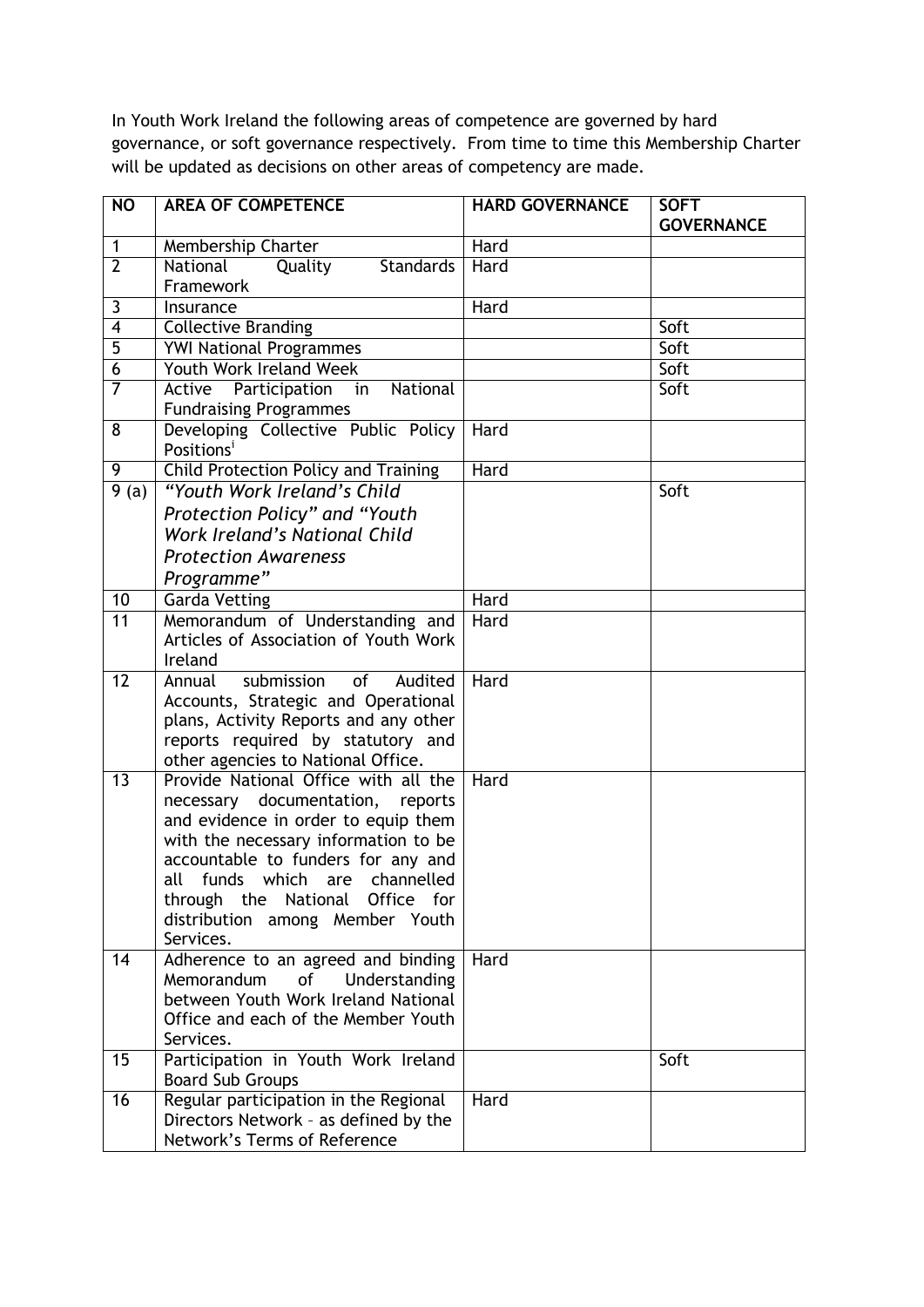# **7. Benefits of Membership**

- Have a strong national voice that enables each Member Youth Service to contribute in a structured cost effective and significant way to the on-going and critical public policy debates which impact on the lives of young people and their families, services and supports to young people, and on the youth work sector.
- Be involved in a strategic and structured way in on-going conversations, negotiations and dialogue with appropriate and relevant government and nongovernment agencies which impact on young people's welfare services and supports.
- Have an input and an active voice into Youth Work Ireland's policy, position papers, strategic plans, operational plans and other key strategies.
- Be supported in the delivery of quality services and supports to young people locally through the technical assistance provided by the National Office of Youth Work Ireland.
- Nominate two representatives, propose resolutions, propose motions and vote at the Youth Work Ireland Annual General Meetings (AGM) or Extraordinary General Meetings (EGM)
- Nominate and vote in the election of the Board of Directors of Youth Work Ireland in accordance with the Memorandum and Articles of Association.
- Have the support of National Office and the membership in networking to build partnerships both across the network and with other organisation involved in the delivery of supports and services to young people nationally and internationally.
- Have access to resource advice, support, information and services, including external facilitation and mediation.
- Be part of and actively contribute to Youth Work Ireland's framework that assists Board members to address corporate accountability in a managed and coordinated manner, so that they are free to respond to the changing needs and profile of persons presenting to our youth supports and services.
- Be part of and actively contribute to Youth Work Ireland's framework that supports staff and volunteers in the delivery of a service that seeks to be flexible and consistent across regions, that promotes measurable evidence based outcomes and that is of the highest quality possible.

## **8. Role of Youth Work Ireland Nationally**

Youth Work Ireland will work in consultation with, for and on behalf of, Member Youth Services in accordance with its Memorandum and Articles of Association, Membership Charter, policies and resolutions as articulated at the AGM or EGM and as set out in its Strategic and Operational plans and regulated by the Board of Directors on behalf of its membership as follows:

- Represent and promote the role and interests of Member Youth Services.
- Provide a forum for the exchange of experience, expertise and insights in the provision of supports and services to young people.
- Coordinate and offer support to Member Youth Services to plan, develop and provide quality supports and services to young people.
- Promote the ethos of Youth Work Ireland.
- Promote the standards of good practice in services and support delivery to young people.
- Provide or arrange for the provision of training and development for Member Youth Services.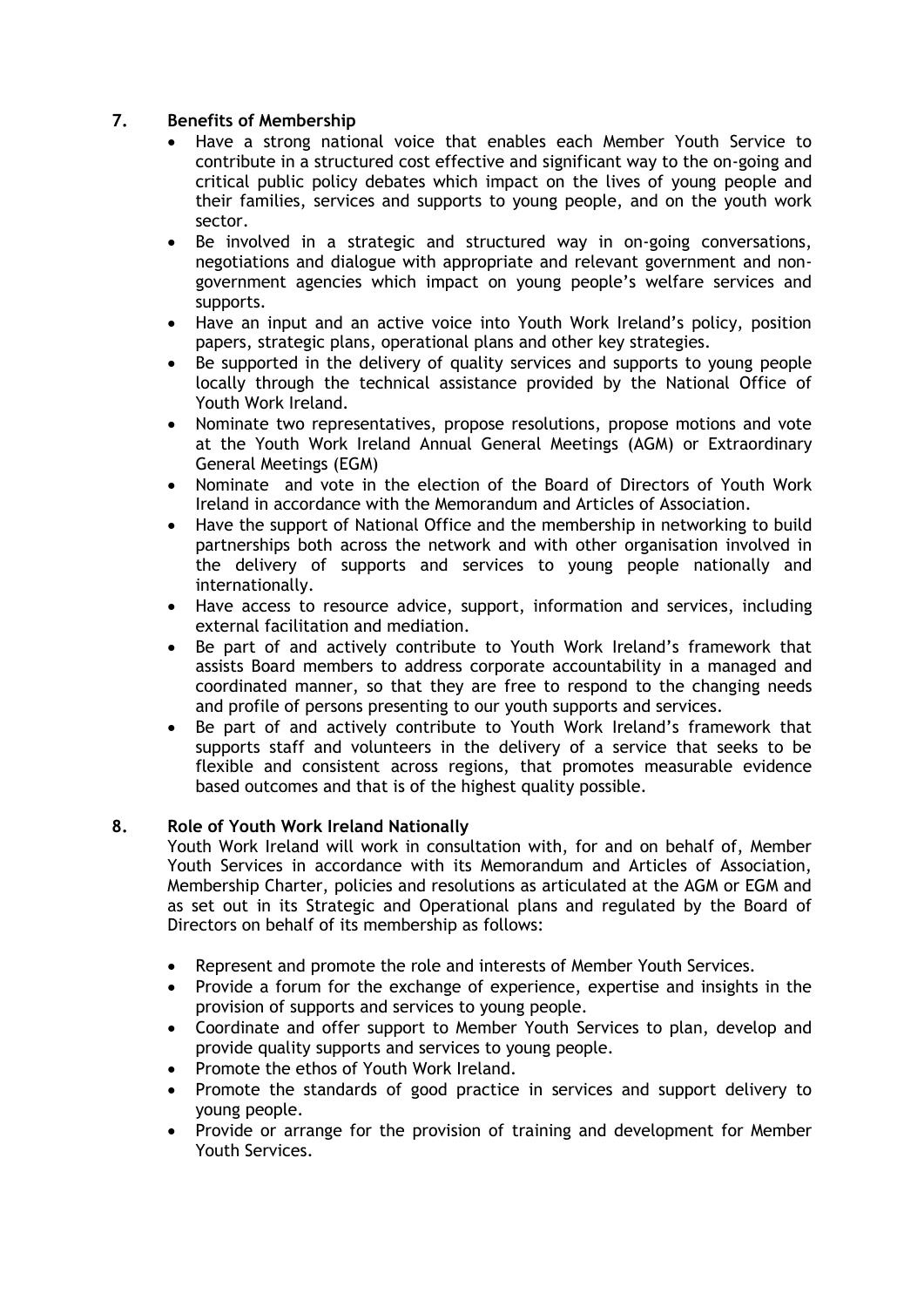Provide support to voluntary youth services to organise, plan and respond in a professional manner to their role as employers, including support and development for the Regional Director, staff and volunteers. Act as advocates on behalf of Member Youth Services.

#### **9. Procedures for dealing with issues of concern between Member Youth Services and the National Organisation**

#### **9.1. Member Youth Service Concerns about National Organisation**

- 1. If a Member Youth Service is experiencing a problem with National Office policy or practice and has been unable to resolve this in discussion with the staff members directly involved the issue should be referred to the CEO of National Office. The CEO of National Office must respond to the Member Youth Service formally within 10 working days. If the response to this approach is not considered satisfactory by the Member Youth Service the matter is formally referred to the President in writing.
- 2. If, following a dialogue with the President the matter still cannot be resolved it must be brought to the attention of the National Board at their next meeting. Once this happens the issue must be investigated in the first instance by a subcommittee of the National Board (not less than three persons and which may or may not include the President) meeting a sub-committee of the Regional Board. This meeting should take place within 30 days from the meeting of the National Board. Following this the National Board will take a binding decision on the matter under consideration.
- 3. If the region is unhappy with the outcome of the Board's decision it may lodge an appeal to a general meeting of the members of the organisation. The conduct of such an appeal may then be delegated to a sub-committee of the general meeting comprising a mixture of at least four Regional Directors and Chairpersons. The outcome of this appeal process shall be final.

# **9.2. National Concerns about a Member Youth Service**

- 1. Where National Office has a serious concern about some aspect of a Member Youth Service this matter will be formally notified in writing by the CEO to the Regional Director and Chairperson of the Member Youth Service in the first instance. Such communication will also detail what measures National Office is willing to place at the disposal of the Member Youth Service to enable the problem to be addressed. Member Youth Service Boards should resolve the issues within 30 working days. If the response to this approach is not considered satisfactory by National Office or if following a support intervention by National Office the matter has not been successfully resolved it must then be formally referred to the National Board.
- 2. Where a concern about a Member Youth Service is notified to the National Board it must be investigated in the first instance by an ad hoc sub-committee of the National Board (not less than three persons) meeting a sub-committee of the Member Youth Service Board. This investigation should take no longer than 30 working days. Following this the National Board will take a binding decision on the matter under consideration.
- 3. If the Member Youth Service is unhappy with the outcome of the Board's decision it may lodge an appeal to a general meeting of the members of the Federation. The conduct of such an appeal may then be delegated to a sub-committee of the general meeting comprising a mixture of at least four people none of whom may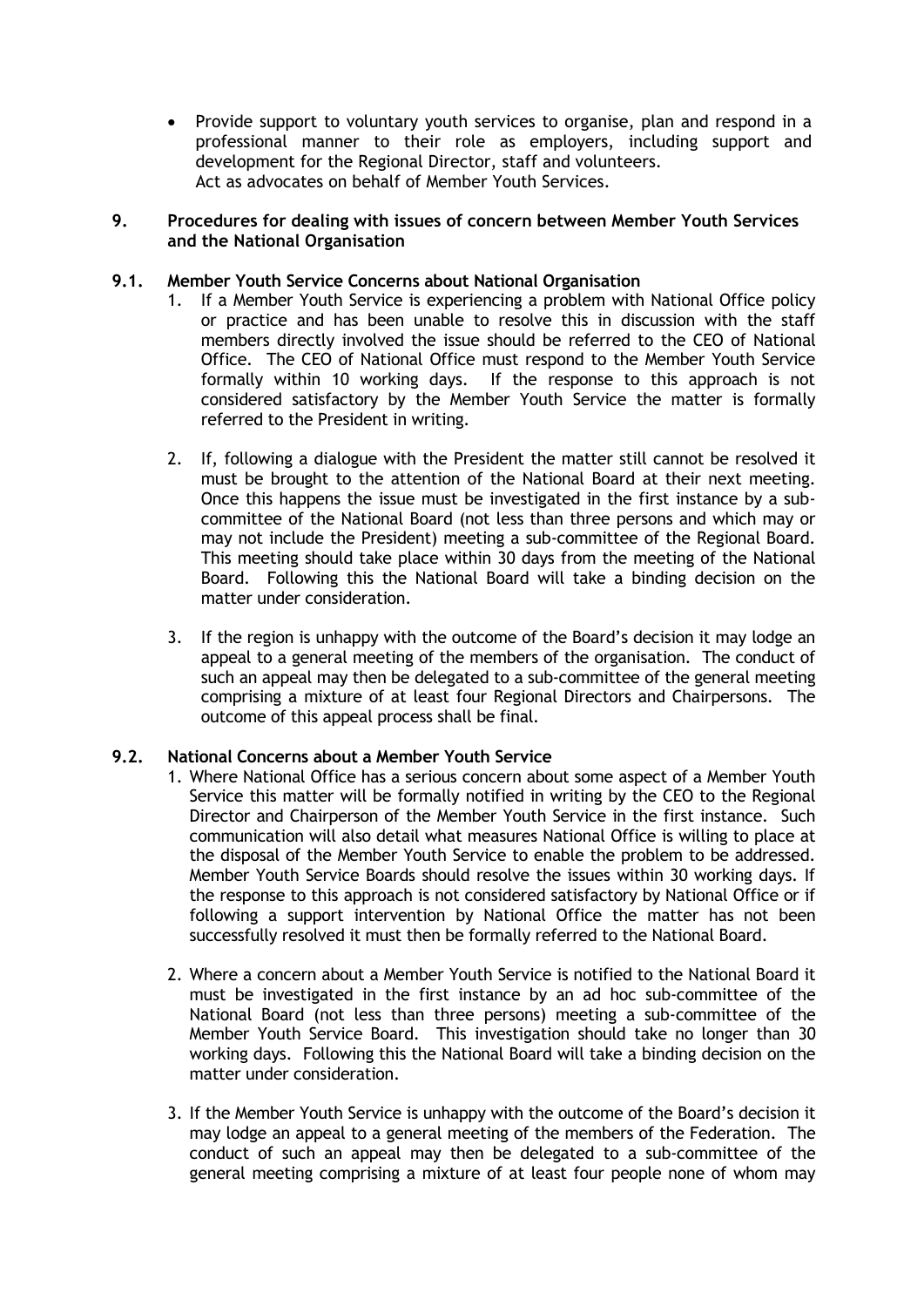have a vested interest in the matter. The outcome of this appeal process shall be final.

#### **9.3. Member Youth Service concerns about another Member Youth Service**

- 1. Where a Member Youth Service has a serious concern about another Member Youth Service both parties are encouraged to arrange an informal meeting to resolve matters. It is encouraged that this meeting will adopt a theme of partnership and collaboration to ensure positive outcomes for young people as the primary concern.
- 2. Should this not resolve matters, formal notification will be made in writing to the Regional Director and Chairperson of each Member Youth Service involved as well as the CEO of Youth Work Ireland. A meeting of the relevant Regional Directors and CEO should be convened within 14 working days to attempt to resolve the issue(s).
- 3. If the response to this approach is not considered satisfactory and the matter has not been successfully resolved it must then be formally referred to the Board of each Member Youth Service. The Boards must consider the matters of concern within 30 working days of the meeting of Regional Directors and CEO. Each Board will nominate a Sub Group of not more than three people to meet and attempt to resolve the concerns. This meeting or series of meetings should take place within a period of not more than 30 working days.
- 4. If the response to this approach is not considered satisfactory and the matter has not been successfully resolved it must then be formally referred to the President of Youth Work Ireland. The Board of Youth Work Ireland will then appoint an *ad hoc* Independent Panel who will hold hearings on the areas of concern with both parties. The membership of this Independent Panel shall be volunteers with no other involvement with Youth Work Ireland or its Member Youth Services, shall have relevant professional experience in dispute resolution and shall be bound by a confidentiality agreement. After extensively investigating the matter the Independent Panel will produce a ruling on the matter which shall be binding on both parties. The ruling must be issued within a period of 60 working days from its initial referral to the President of Youth Work Ireland.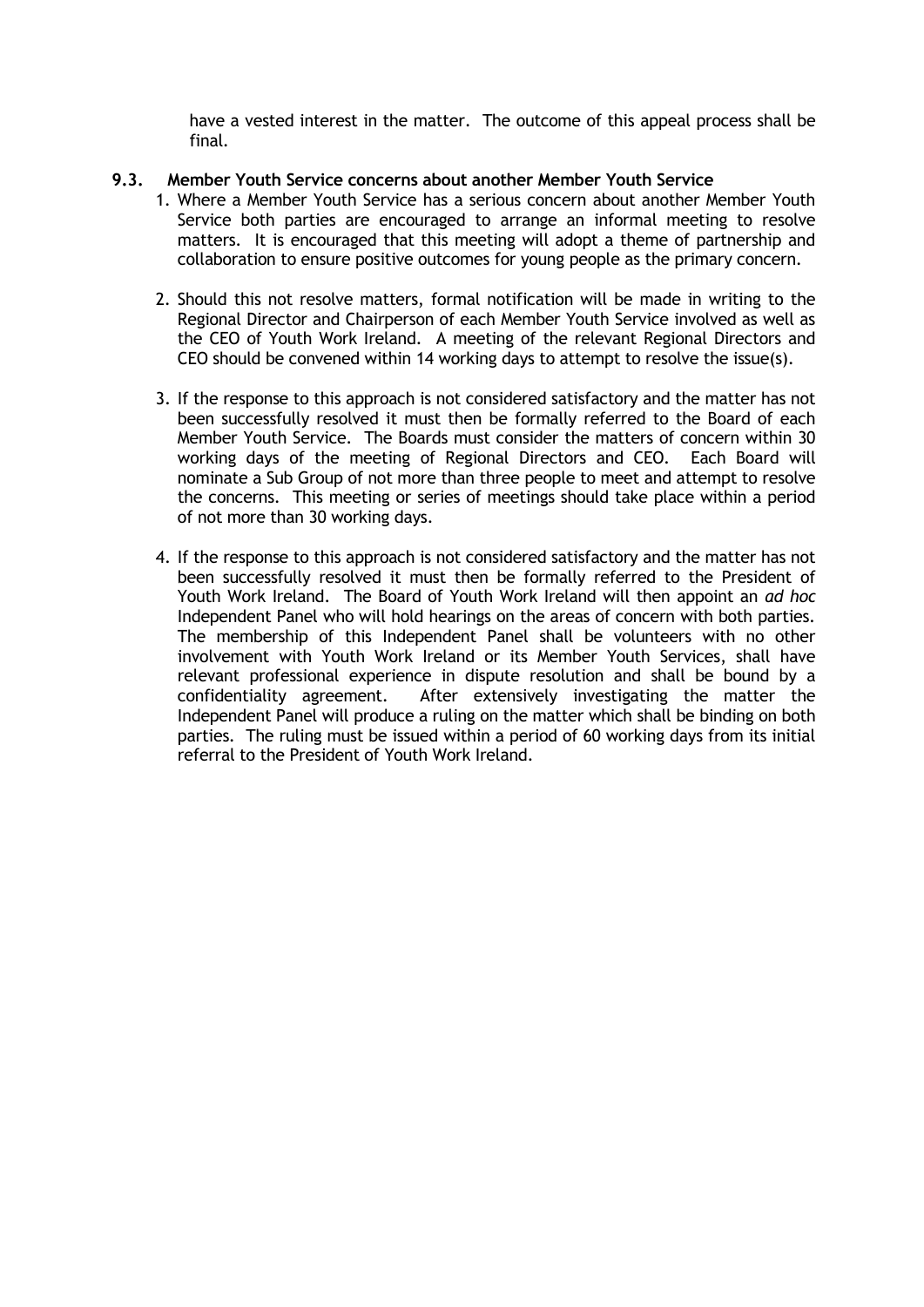# **Appendix 1 Board Procedures**

## **1. General**

- These rules of procedure are made by the Board for the purpose of ordering its business and may only be amended by a two-thirds majority of those present and voting at a meeting of the Board.
- The President and the Company Secretary shall be responsible for ensuring that the Memorandum and Articles of the company and these rules of procedure are complied with.

## **2. Function of the Board**

 The function of the Board is to direct the Federation through the medium of rational and constructive discussion at properly constituted meetings which formulate strategy, allocate key resources, set policies, supervise management activities and demonstrate accountability.

## **3. Scheduling of Meetings**

- The Company Secretary, having consulted the President, shall arrange for the holding of the meetings of the Board during the year and the dates of these meetings shall be notified to the members of the Board at the beginning of each year.
- Seven days' notice of each meeting shall be forwarded to each member of the Board. The President and the Company Secretary shall determine the agenda for each meeting and the Company Secretary shall ensure that the agenda and relevant papers are forwarded to each member seven days prior to the holding of the meeting.
- A special meeting of the Board may be called by the President or following a request to the Company Secretary by one-third of the members of the Board, and seven days' notice will be given in respect of such a meeting together with a notification of the item to be discussed. In exceptional circumstances the President, after consulting all of the honorary officers, may waive the requirements for notice and call a meeting at shorter notice.

#### **4. Quorum**

 The quorum for a meeting of the Board shall be half the actual membership of the Board plus one, all of whom must be physically present. If a quorum is not present one hour after the official starting time of the meeting, the meeting shall be declared null and void.

## **5. Ordering of Business**

- The President shall preside over all meetings of the Board. Where the President is absent the meeting will be chaired by the President Elect. If the office of President Elect is vacant, or such person is not present, the meeting shall elect a chairperson from amongst those present to chair the meeting.
- The Company Secretary shall be responsible for taking the minutes of the meeting and for ensuring that the minutes are recorded, filed and forwarded to Board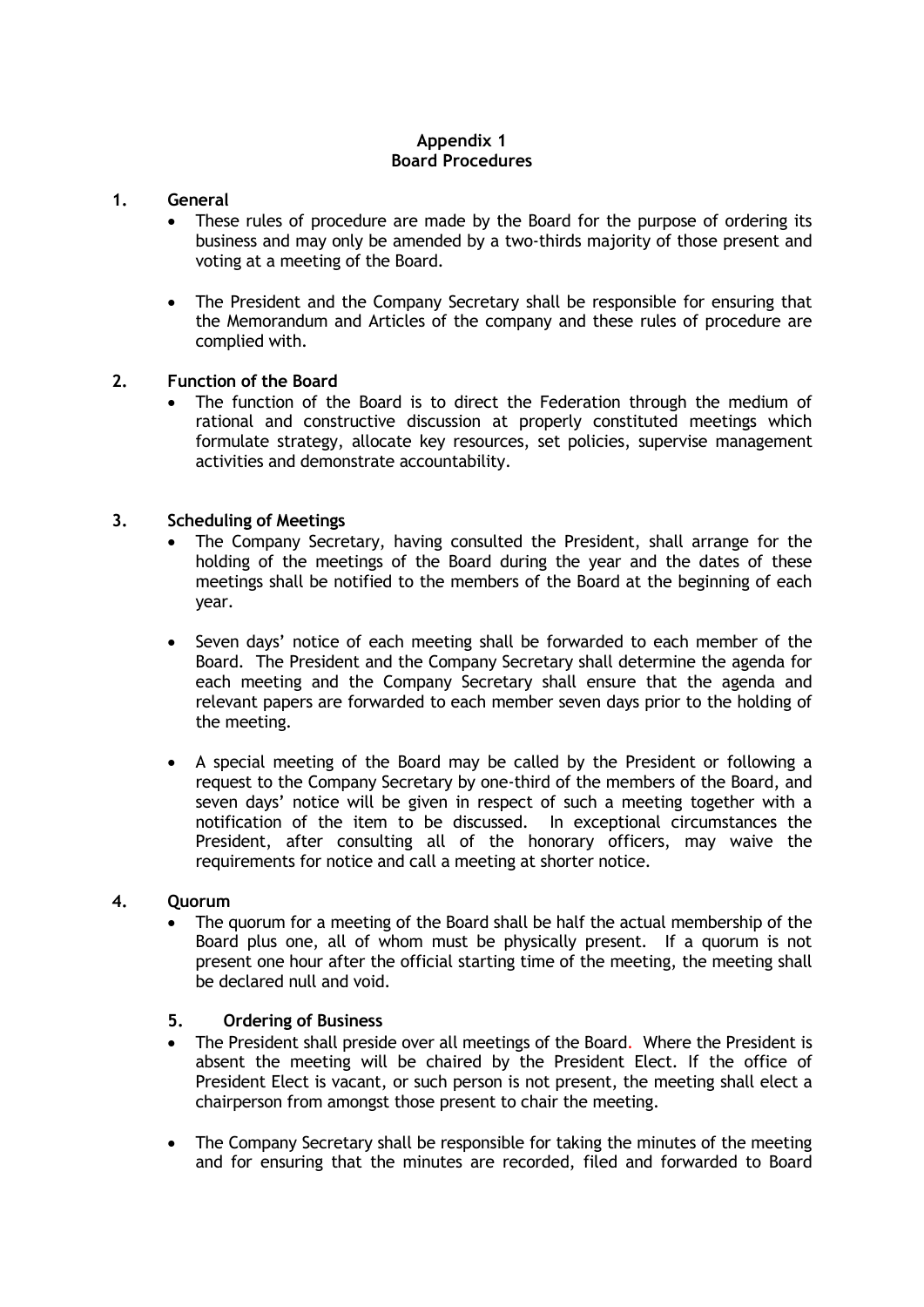members prior to the next meeting. Where the Secretary is not present the meeting shall appoint a member to take the minutes.

• The President shall have the right to determine the order of business and any ruling which the President may make in this regard may only be over-ruled by a majority vote of the meeting.

## **6. Board Decisions**

- Board members have a right and duty to participate fully in Board discussions, to ask questions and seek clarifications as they feel necessary, and to ensure that decisions taken reflect their own perceptions of the issue.
- Where possible decisions of the Board shall be made by a consensus but the Board recognises that there will be circumstances in which it will not be possible or even desirable to achieve consensus. In the absence of a consensus, decisions may be made by a majority of the members present and voting. Where there is a tied vote the President shall have a second or casting vote. All votes shall be by a show of hands, unless a secret ballot is requested by one-third of the members present. The issue of whether or not the results of a vote are recorded in the minutes will be at the discretion of the President.
- Board members shall normally be expected to vote in accordance with Board policy where defined. If a Board member wishes to express a divergent opinion and to vote against Board policy or abstain (e.g. at a general meeting) he/she must seek the agreement of the Board for this action. The member must either accept the decision of the Board in this regard or resign from the Board.

## **7. Register of Interests**

 Board members must formally declare any direct or indirect interest which they have in any contract or financial transaction being effected by the company to the Company Secretary in advance of participating in Board discussion about the matter. It shall be for the Board meeting to decide whether the interest is such as to require withdrawal from the meeting whilst the issue is under discussion. All such declarations of interest shall be recorded by the Company Secretary in an appropriate register.

## **8. Confidentiality**

- Board members are expected to treat Board business in the strictest confidence. If a Board member chooses to communicate with any other party they have a legal responsibility to ensure that in doing so they do not damage the interests of the company.
- Board members have an additional responsibility to their colleagues on the Board in regard to confidentiality. An individual member of the Board may be required to resign from the Board by a motion to that effect passed by a two-thirds majority of those present and voting at a meeting of the Board for a breach of collective responsibility in regard to confidentiality.

## **9 Attendance at Board Meetings**

 The attendance records of members of the Board shall be made available to the Annual General Meeting. For the purpose of these records, any member who is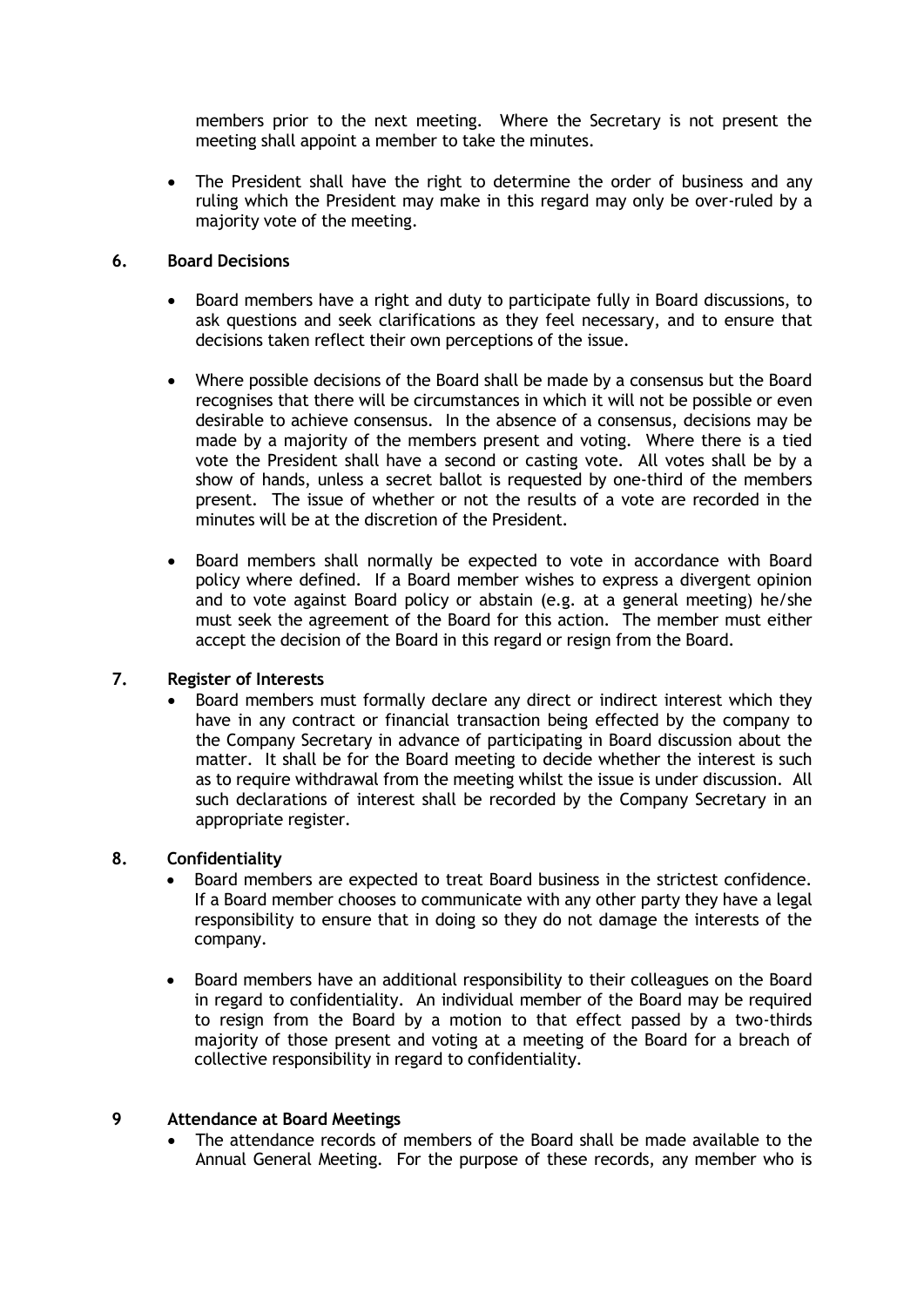absent on Federation business shall be regarded as having been present. The Company Secretary shall be responsible for maintenance of these records.

## **10. Co-options and Vacancies**

- A person shall be co-opted by a majority of the members of the Board present and voting.
- Where any of the officers apart from the President resign during the course of their term the vacant position shall be filled by an election from the remaining members of the Board, provided that at least seven days' notice shall have been given of such an election and the names of those proposed to fill the vacancy (together with their proposer and seconder) shall have been circulated by the Company Secretary to all the members.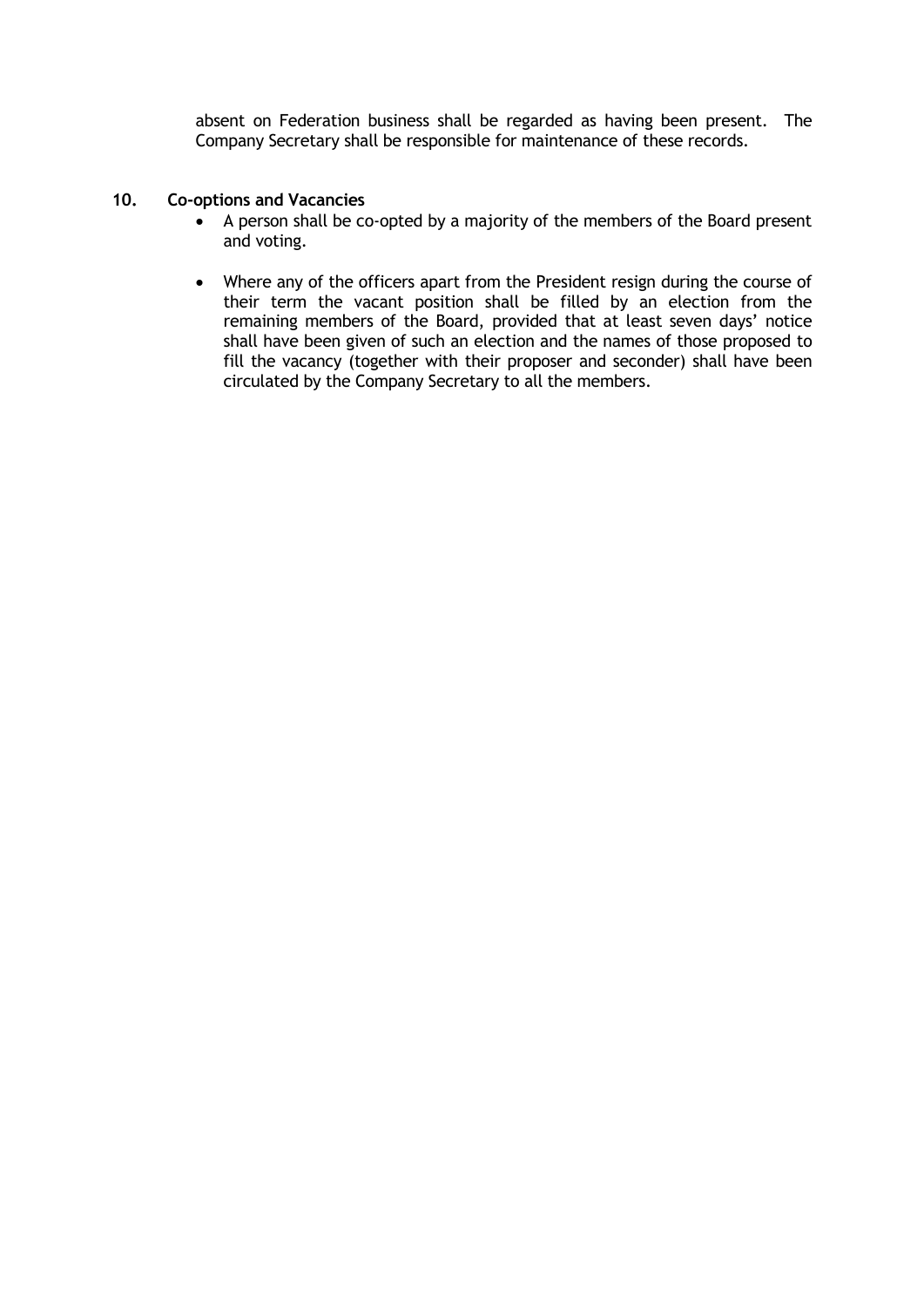# **Appendix 2 Board Sub Groups**

## **Youth Work Ireland Board Sub Groups**

| <b>No</b>               | Name of Sub Group                                 | Meetings       | Venue                                                     | <b>Teleconference</b> |
|-------------------------|---------------------------------------------------|----------------|-----------------------------------------------------------|-----------------------|
| 1                       | <b>Finance and General Purposes</b>               | 6              | <b>Dublin</b>                                             | 3                     |
| $\overline{2}$          | <b>Voluntary Club and Programmes</b><br>Sub Group | 2              | <b>Dublin</b>                                             | 3                     |
| $\overline{3}$          | Youth Work Practice Sub Group                     | $\overline{4}$ | <b>RD Network</b><br>Meeting plus two<br>others in Dublin | 3                     |
| $\overline{\mathbf{4}}$ | Youth Justice Sub Group                           | 7              | <b>RD Network</b><br>Meeting                              | $3 - 5$               |
| 5                       | Social Policy and Advocacy Sub<br>Group           | 2              | <b>RD Network</b><br>Meeting                              | $3 - 5$               |
| 6                       | Organisational Development Sub<br>Group           | $\overline{2}$ | <b>RD Network</b><br>Meeting                              | $3 - 5$               |
| 7                       | <b>Child Protection Sub Group</b>                 | 4              | <b>Dublin</b>                                             | $3 - 5$               |

Note: meetings are arranged to minimise disruptions to Member Youth Services and keep costs to a minimum. There may be exceptions to the frequency of meetings from time to time when circumstances dictate that particular attention needs to be given to particular issues. The Board of Youth Work Ireland may from time to time establish *ad hoc* Sub Groups who work to a specific agenda and usually a short timeframe e.g. a Nominations Committee to prepare the AGM, and EGM and Sub Group membership.

## **1. Group Membership**

The Chair of the Sub Group is appointed by the Board from among its members for **one** year. The Board member may be reappointed for a second term (one year) and a third term.

## **2. Group Size**

It is desirable that each Sub Group of the Board have a minimum 5 members and a maximum of 8. The Board of Youth Work Ireland reserves the right to exceed the maximum desired number from time to time.

## **3. Staff Support for Sub Groups**

The CEO of Youth Work Ireland assigns a member of the team at National Office to provide secretarial support to each Sub Group established by the Board.

# **4. Nominations to Groups**

At the first meeting following the Annual General Meeting each year the Board of Youth Work Ireland will appoint a Chair of each Sub Group and review the nominations from Member Youth Services to sub-committees. The Board will also consider the number of Sub Groups and the themes which they follow.

## **5. Finance and General Purposes Sub-Committee**

The work of the Finance and General Purposes Sub-Committee (F&GP) is central to the key governance functions of the Board of Directors of the company whose members have the legal responsibility to ensure that it is governed responsibly. This core function should not be delegated to non-directors. Therefore the Chair and all members are directly appointed by Board from among their number. The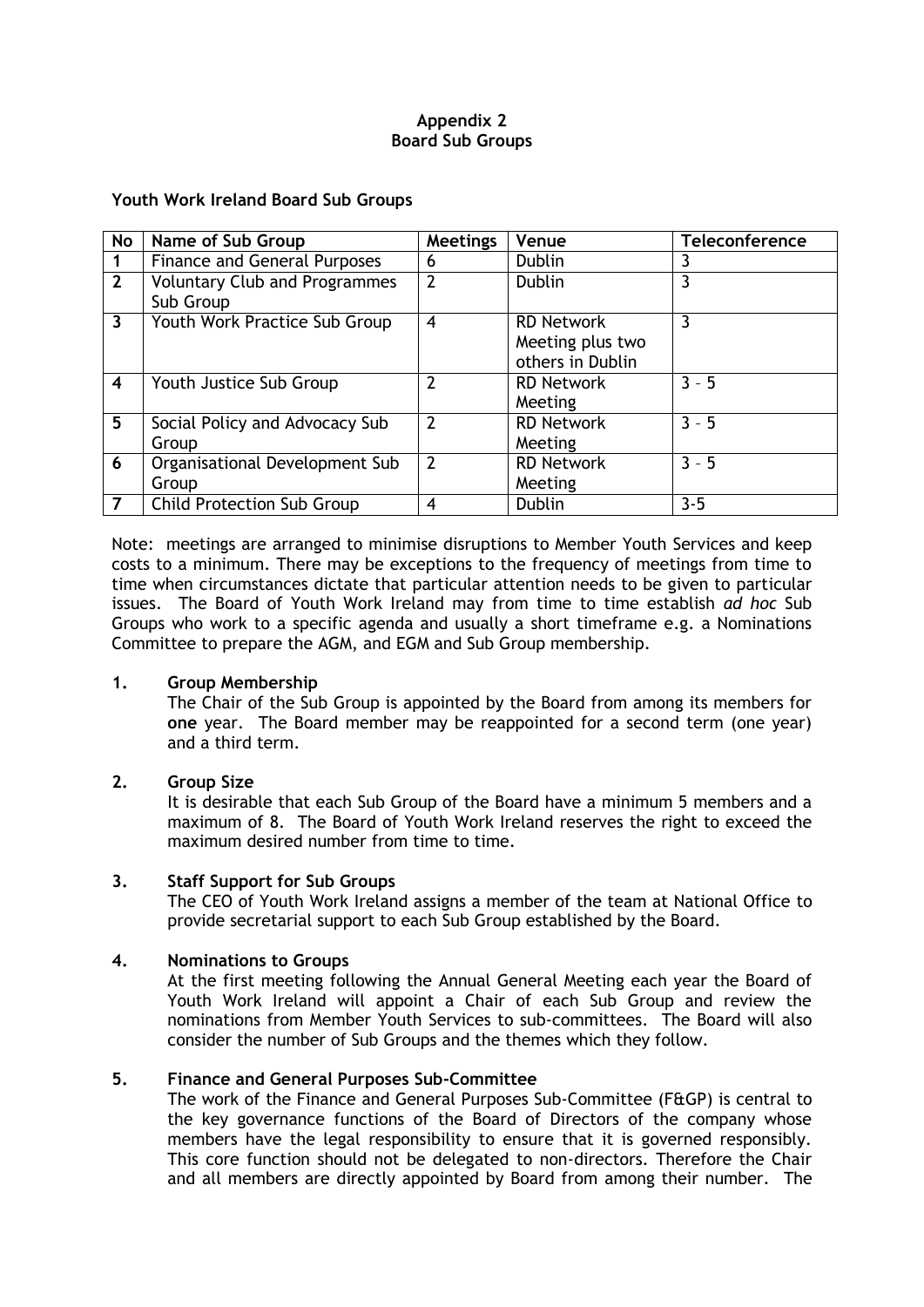Chief Executive Officer should be in attendance at F&GP meetings. The Treasurer of Youth Work Ireland is ex-officio a member of the Finance and General Purposes Sub-Committee. The President Elect is also an ex-officio member of the Finance and General Purposes Sub-Committee.

#### **6 Voluntary Clubs and Programmes Sub-Group**

Membership of this Sub Group is decided by the Board of Youth Work Ireland having called for and received nominations from Member Youth Services. Local Boards may nominate a **young person, volunteer, local Board member, Regional Director or member of staff** to this committee. Local Boards undertake to ensure that their nominee is available to travel and is free to participate in meetings and teleconferences.

If more than 8 nominations for this committee are received the Board of Youth Work Ireland will make eight appointments under the guidance of the agreed criteria for the selection of Sub Group Members (Please see below).

## **7. Youth Work Practice Sub Group**

Membership of this Sub Group is decided by the Board of Youth Work Ireland having called for and received nominations from Member Youth Services. Local Boards may nominate **local Board member**, **Regional Director** or other **member of staff** to this committee.

Local Boards undertake to ensure that their nominee is available to travel and is free to participate in meetings and teleconferences.

The Youth Work Practice Sub Group meets in **parallel** with the Social Policy and Advocacy Sub Group. Member Youth Services may **not** nominate to **both** Sub Groups

If more than 8 nominations for this committee are received the Board of Youth Work Ireland will make eight appointments under the guidance of the agreed criteria for the selection of Sub Group Members (Please see below).

#### **8. Youth Justice Sub Group**

Membership of this Sub Group is decided by the Board of Youth Work Ireland having called for and received nominations from Member Youth Services. Local Boards may nominate, volunteer, local Board Member or member of staff to this committee. Local Boards undertake to ensure that their nominee is available to travel and is free to participate in meetings and teleconferences.

The Youth Justice Sub Group meets in **parallel** with the Organisational Development Sub Group. Member Youth Services may **not** nominate to **both** Sub Groups.

If more than 8 nominations for this committee are received the Board of Youth Work Ireland will make eight appointments under the guidance of the agreed criteria for the selection of Sub Group Members (Please see below).

#### **9. Social Policy and Advocacy Sub Group**

Membership of this Sub Group is decided by the Board of Youth Work Ireland having called for and received nominations from Member Youth Services. Local Boards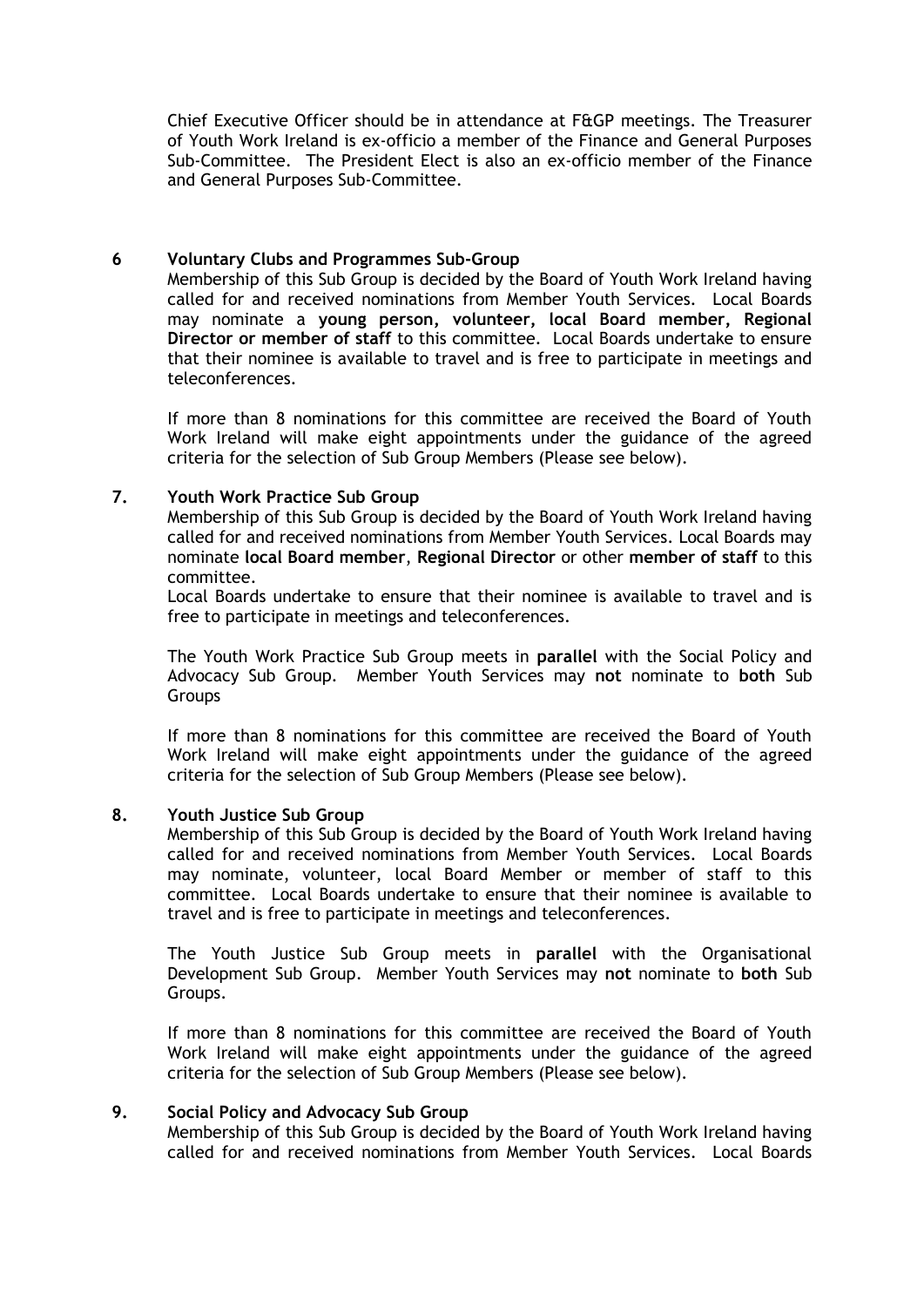may nominate a young person, volunteer, local Board member or member of staff to this committee.

Local Boards undertake to ensure that their nominee is available to travel and is free to participate in meetings and teleconferences.

The Social Policy and Advocacy Sub Group meet in **parallel** with the Youth Work Practice Sub Group. Member Youth Services may **not** nominate to **both** Sub Groups.

If more than 8 nominations for this committee are received the Board of Youth Work Ireland will make eight appointments under the guidance of the agreed criteria for the selection of Sub Group Members (Please see below).

#### **10. Organisational Development Sub Group**

Membership of this Sub Group is decided by the Board of Youth Work Ireland having called for and received nominations from Member Youth Services. Local Boards may nominate a young person, volunteer, local Board member or member of staff to this committee.

Local Boards undertake to ensure that their nominee is available to travel and is free to participate in meetings and teleconferences.

The Organisational Development Sub Group will meet in **parallel** with the Youth Justice Group. Member Youth Services may **not** nominate to **both** Sub Groups.

If more than 8 nominations for this committee are received the Board of Youth Work Ireland will make eight appointments under the guidance of the agreed criteria for the selection of Sub Group Members (Please see below).

#### **11. Child Protection Sub Group**

Membership of this Sub Group is decided by the Board of Youth Work Ireland having called for and received nominations from Member Youth Services. Local Boards may nominate a **young person, volunteer, local Board member, Regional Director or member of staff** to this committee. Local Boards undertake to ensure that their nominee is available to travel and is free to participate in meetings and teleconferences.

If more than 8 nominations for this committee are received the Board of Youth Work Ireland will make eight appointments under the guidance of the agreed criteria for the selection of Sub Group Members (Please see below).

#### **12. Criteria for the selection of Sub Group Members.**

- 1. Ensure continuity and change within the Sub Group
- 2. Ensure gender balance
- 3. Ensure geographical balance
- 4. Knowledge and expertise of the nominee regarding the subject matter of the Sub Group
- 5. Availability of the nominee to attend all meetings
- 6. In so far as is possible ensure that all Member Youth Services have at least one seat on a Sub Group of the Board of Youth Work Ireland.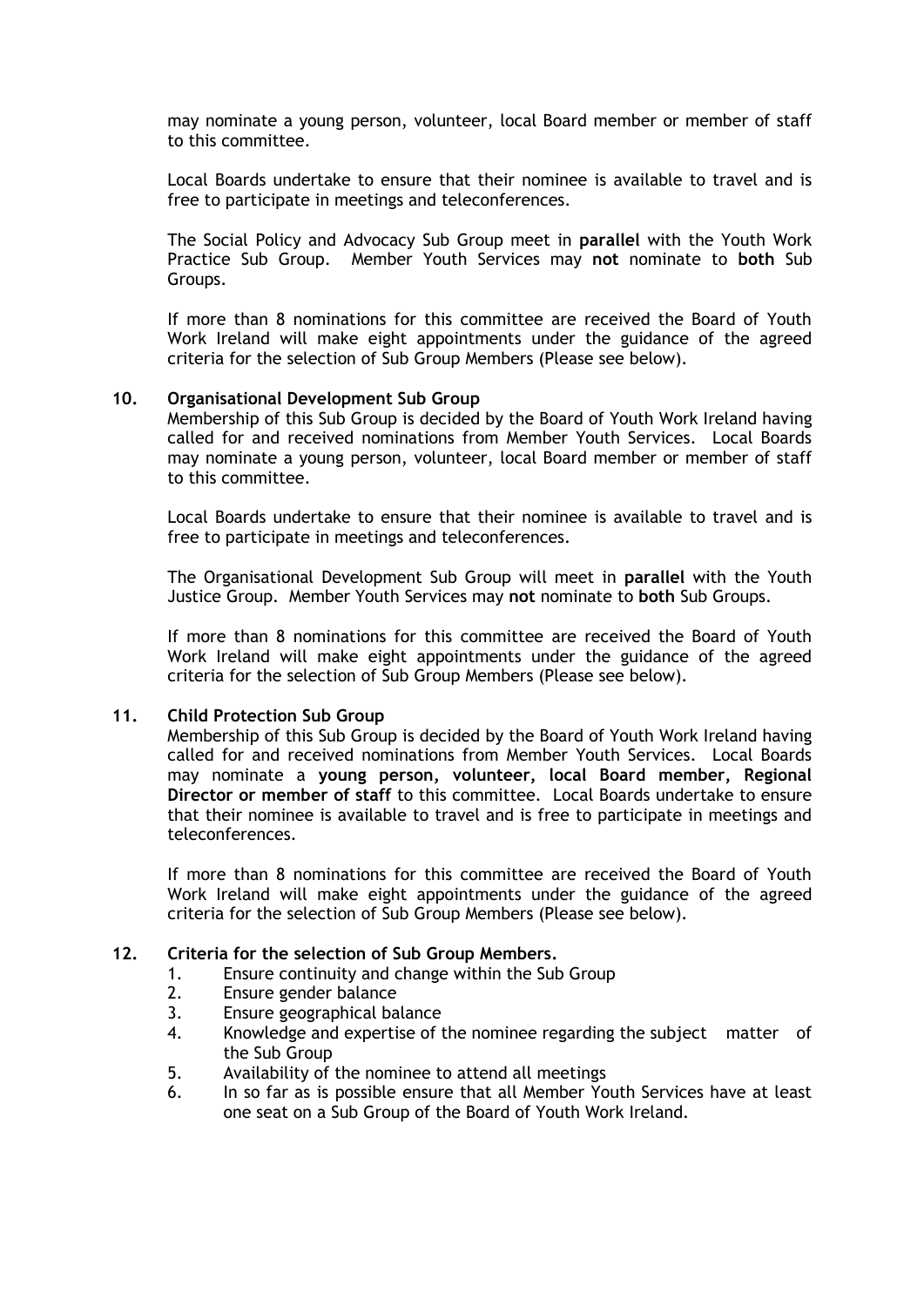## **13. Chairs are appointed to the Sub Groups by the Board of Youth Work Ireland**

In order to ensure excellent communication and governance between the Board and the Board Sub Groups, the Chair of each Sub Group is a member of the Board of Directors of Youth Work Ireland in accordance with the provision of the Memorandum and Articles of Association.

This Membership Charter also affirms the central importance of the relationship between the Chair of each Sub Group and the CEO in order to ensure that the key tasks identified by the Sub Groups are progressed between meetings and to deal with any issues which emerge in relation to Youth Work Ireland resources in terms of budget, staff etc.

#### **14. Participation and Attendance**

The Board of Youth Work Ireland will review the participation and attendance levels of Sub Groups on a regular basis.

#### **15. Participation Expenses**

Youth Work Ireland will cover the travel costs of Sub Group members upon receipt of public transport tickets or agreed mileage rate to and from Sub Group meetings or any other meeting at which the members have been asked to attend as a representative of Youth Work Ireland. An Expenses Claim Form will have to be submitted and approved. Member Youth Services will continue to pay the travel and accommodation costs of Regional Directors in attendance at the Regional Directors meetings.

#### **16. Sub Group Work Plan**

Each Sub Group will develop, approve and implement an annual work plan in consultation with the Board of Youth Work Ireland. The Chair of each Sub Group will provide both a written and verbal report on this work plan at each Board meeting and annually to the members assembled at the Annual General Meeting.